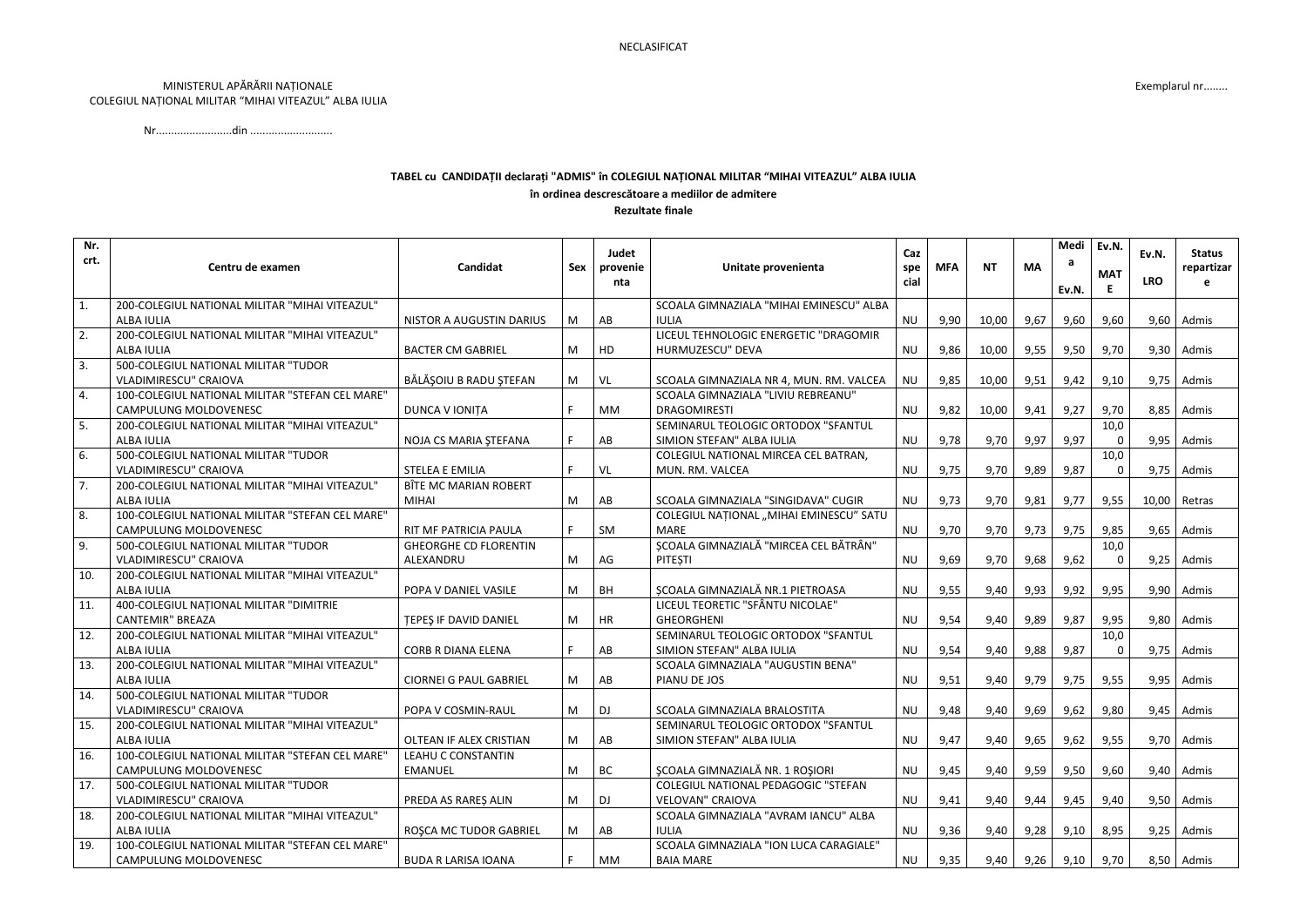| Nr.  |                                                              |                                |     | Judet     |                                                    | Caz       |            |           |           | Medi  | Ev.N.      | Ev.N.         | <b>Status</b>  |
|------|--------------------------------------------------------------|--------------------------------|-----|-----------|----------------------------------------------------|-----------|------------|-----------|-----------|-------|------------|---------------|----------------|
| crt. | Centru de examen                                             | Candidat                       | Sex | provenie  | Unitate provenienta                                | spe       | <b>MFA</b> | <b>NT</b> | <b>MA</b> | а     |            |               | repartizar     |
|      |                                                              |                                |     | nta       |                                                    | cial      |            |           |           | Ev.N. | <b>MAT</b> | <b>LRO</b>    |                |
| 20.  | 200-COLEGIUL NATIONAL MILITAR "MIHAI VITEAZUL"               |                                |     |           |                                                    |           |            |           |           |       |            |               |                |
|      | <b>ALBA IULIA</b>                                            | <b>VLAD I CLAUDIU</b>          | M   | HD        | LICEUL TEORETIC "I. C. BRĂTIANU" HAȚEG             | <b>NU</b> | 9,34       | 9,40      | 9,21      | 9,10  | 8,60       |               | $9,60$ Admis   |
| 21.  | 500-COLEGIUL NATIONAL MILITAR "TUDOR                         |                                |     |           |                                                    |           |            |           |           |       | 10,0       |               |                |
|      | <b>VLADIMIRESCU" CRAIOVA</b>                                 | MIRION BN NICOLA GABRIELA      |     | VL        | SCOALA GIMNAZIALA VOINEASA                         | <b>NU</b> | 9,34       | 9,10      | 9,92      | 9,92  |            | 9,85          | Admis          |
| 22.  | 100-COLEGIUL NATIONAL MILITAR "STEFAN CEL MARE"              |                                |     |           |                                                    |           |            |           |           |       | 10,0       |               |                |
|      | <b>CAMPULUNG MOLDOVENESC</b>                                 | SIMON V ADRIAN-VASILE          | M   | <b>MM</b> | SCOALA GIMNAZIALA VISEU DE JOS                     | <b>NU</b> | 9,34       | 9,10      | 9,92      | 9,90  | 0          |               | $9,80$   Admis |
| 23.  | 200-COLEGIUL NATIONAL MILITAR "MIHAI VITEAZUL"               |                                |     |           |                                                    |           |            |           |           |       |            |               |                |
|      | <b>ALBA IULIA</b>                                            | PREDA LV MARIA                 |     | MS        | LICEUL TEORETIC "SAMUIL MICU" SĂRMAȘU              | <b>NU</b> | 9,28       | 9,10      | 9,71      | 9,65  | 9,30       | 10,00         | Admis          |
| 24.  | 200-COLEGIUL NATIONAL MILITAR "MIHAI VITEAZUL"               |                                |     |           | SCOALA GIMNAZIALA "MIHAI EMINESCU" ALBA            |           |            |           |           |       |            |               |                |
|      | <b>ALBA IULIA</b>                                            | <b>BUZDUGAN A FLORIN VLAD</b>  | M   | AB        | <b>IULIA</b>                                       | <b>NU</b> | 9,27       | 9,10      | 9,69      | 9,62  | 9,75       |               | $9,50$ Admis   |
| 25.  | 500-COLEGIUL NATIONAL MILITAR "TUDOR                         | TUȚĂ D DUMITRU ADI             |     |           |                                                    |           |            |           |           |       |            |               |                |
|      | <b>VLADIMIRESCU" CRAIOVA</b>                                 | <b>GABRIEL</b>                 | M   | GJ        | LICEUL TEHNOLOGIC TURCENI                          | <b>NU</b> | 9,27       | 9,10      | 9,69      | 9,62  | 9,45       | 9,80          | Admis          |
| 26.  | 200-COLEGIUL NATIONAL MILITAR "MIHAI VITEAZUL"               |                                |     |           | SCOALA GIMNAZIALĂ "SIMION BĂRNUȚIU"                |           |            |           |           |       |            |               |                |
|      | <b>ALBA IULIA</b>                                            | ILIEȘ VD BIANCA DANIELA        | F.  | SJ        | ZALĂU                                              | <b>NU</b> | 9,27       | 9,10      | 9,67      | 9,60  | 9,40       |               | $9,80$ Admis   |
| 27.  | 100-COLEGIUL NATIONAL MILITAR "STEFAN CEL MARE"              | CIOBOTARU I BOGDAN-            |     |           |                                                    |           |            |           |           |       |            |               |                |
|      | <b>CAMPULUNG MOLDOVENESC</b>                                 | <b>CONSTANTIN</b>              | M   | BC        | <b>SCOALA GIMNAZIALĂ NR 1 ORBENI</b>               | <b>NU</b> | 9,24       | 9,10      | 9,59      | 9,52  | 9,55       |               | $9,50$ Admis   |
| 28.  | 200-COLEGIUL NATIONAL MILITAR "MIHAI VITEAZUL"               | POPA N GEORGE CĂTĂLIN          |     |           | LICEUL TEHNOLOGIC "VLĂDEASA" HUEDIN                |           |            |           |           |       |            |               |                |
| 29.  | ALBA IULIA<br>200-COLEGIUL NATIONAL MILITAR "MIHAI VITEAZUL" |                                | M   | CJ        |                                                    | <b>NU</b> | 9,24       | 9,10      | 9,59      | 9,50  | 9,80       |               | $9,20$ Admis   |
|      | <b>ALBA IULIA</b>                                            | POPOVICI I SERGIU IONUȚ        | M   | AR        | <b>SCOALA GIMNAZIALĂ "AVRAM IANCU" ARAD</b>        | <b>NU</b> | 9,24       | 9,10      | 9,57      | 9,47  | 8,95       | 10,00 Admis   |                |
| 30.  | 500-COLEGIUL NATIONAL MILITAR "TUDOR                         |                                |     |           | SCOALA GIMNAZIALĂ "GEORGE STEPHĂNESCU"             |           |            |           |           |       |            |               |                |
|      | <b>VLADIMIRESCU" CRAIOVA</b>                                 | <b>BUCUR I LIVIU ILIUȚĂ</b>    | M   | AG        | AREFU                                              | <b>NU</b> | 9,23       | 9,10      | 9,55      | 9,45  | 9,00       |               | $9,90$ Admis   |
| 31.  | 500-COLEGIUL NATIONAL MILITAR "TUDOR                         |                                |     |           |                                                    |           |            |           |           |       |            |               |                |
|      | <b>VLADIMIRESCU" CRAIOVA</b>                                 | OLARU GHS VLAD GABRIEL         | M   | GJ        | SCOALA GIMNAZIALA DRAGUTESTI                       | <b>NU</b> | 9,20       | 9,10      | 9,46      | 9,35  | 9,15       | 9,55          | Admis          |
| 32.  | 200-COLEGIUL NATIONAL MILITAR "MIHAI VITEAZUL"               |                                |     |           |                                                    |           |            |           |           |       |            |               |                |
|      | <b>ALBA IULIA</b>                                            | LOBODĂ F GEORGIANA FLAVIA      |     | CJ        | ȘCOALA GIMNAZIALĂ "AVRAM IANCU" TURDA              | <b>NU</b> | 9,20       | 9,10      | 9,44      | 9,30  | 9,35       | 9,25          | Admis          |
| 33.  | 200-COLEGIUL NATIONAL MILITAR "MIHAI VITEAZUL"               |                                |     |           |                                                    |           |            |           |           |       |            |               |                |
|      | <b>ALBA IULIA</b>                                            | TĂTAR LI LAURA ALEXANDRA       |     | SJ        | SCOALA GIMNAZIALĂ "POROLISSUM" ZALĂU               | <b>NU</b> | 9,14       | 9,10      | 9,24      | 9,05  | 8,80       | 9,30          | Admis          |
| 34.  | 200-COLEGIUL NATIONAL MILITAR "MIHAI VITEAZUL"               |                                |     |           |                                                    |           |            |           |           |       |            |               |                |
|      | ALBA IULIA                                                   | SÎRBU SC SARA                  | F   | SB        | COLEGIUL NATIONAL "O.GOGA" SIBIU                   | <b>NU</b> | 9,12       | 9,10      | 9,18      | 9,05  | 8,75       |               | $9,90$ Admis   |
| 35.  | 200-COLEGIUL NATIONAL MILITAR "MIHAI VITEAZUL"               |                                |     |           |                                                    |           |            |           |           |       |            |               |                |
|      | <b>ALBA IULIA</b>                                            | <b>BAN I IOANA ANDREEA</b>     |     | AB        | <b>COLEGIUL NATIONAL "LUCIAN BLAGA" SEBES</b>      | <b>NU</b> | 9,11       | 8,80      | 9,84      | 9,85  | 9,90       |               | $9,80$ Admis   |
| 36.  | 200-COLEGIUL NATIONAL MILITAR "MIHAI VITEAZUL"               | MOISA I RAUL IONUT             |     |           |                                                    |           |            |           |           |       |            |               |                |
|      | ALBA IULIA                                                   | <b>CRISTIAN</b>                | M   | BH        | SCOALA GIMNAZIALĂ NR.2 BOGEI                       | <b>NU</b> | 9,10       | 9,10      | 9,13      | 8,92  | 8,45       |               | $9,40$ Admis   |
| 37.  | 100-COLEGIUL NATIONAL MILITAR "STEFAN CEL MARE"              | CĂTUNA N IONELA                |     |           | ȘCOALA GIMNAZIALĂ "GRIGORE SILAȘI"                 |           |            |           |           |       |            |               |                |
|      | <b>CAMPULUNG MOLDOVENESC</b>                                 | ALEXANDRA                      |     | BN        | <b>BECLEAN</b>                                     | <b>NU</b> | 9,09       | 9,10      | 9,09      | 8,87  | 7,90       |               | $9,85$ Admis   |
| 38.  | 100-COLEGIUL NATIONAL MILITAR "STEFAN CEL MARE"              |                                |     |           | SCOALA GIMNAZIALĂ "GRIGORE MOISIL" SATU            |           |            |           |           |       |            |               |                |
|      | CAMPULUNG MOLDOVENESC                                        | ERDÖS V RAUL ANDREI            | M   | SM        | <b>MARE</b>                                        | <b>NU</b> | 9,07       | 9,10      | 9,01      | 8,85  | 9,65       |               | $8,05$ Admis   |
| 39.  | 200-COLEGIUL NATIONAL MILITAR "MIHAI VITEAZUL"               |                                |     |           | ȘCOALA GIMNAZIALĂ "MIRCEA                          |           |            |           |           |       |            |               |                |
|      | ALBA IULIA                                                   | ONICIU CG ALEXANDRU IOAN       | M   | HD        | SÂNTIMBREANU" BRAD                                 | <b>NU</b> | 9,07       | 8,80      | 9,72      | 9,67  | 9,70       |               | $9,65$ Admis   |
| 40.  | 200-COLEGIUL NATIONAL MILITAR "MIHAI VITEAZUL"               |                                |     |           | SCOALA GIMNAZIALA "VASILE GOLDIS" ALBA             |           |            |           |           |       | 10,0       |               |                |
|      | ALBA IULIA                                                   | MUNTEANU SC IULIA              |     | AB        | <b>IULIA</b>                                       | NU        | 9,06       | 8,80      | 9,67      | 9,60  |            |               | $9,20$ Admis   |
| 41.  | 200-COLEGIUL NATIONAL MILITAR "MIHAI VITEAZUL"               | <b>HULEA DC DAVID</b>          |     |           | ȘCOALA GIMNAZIALĂ "IULIU HAȚIEGANU"<br>CLUJ-NAPOCA |           |            |           |           |       |            |               |                |
| 42.  | ALBA IULIA<br>200-COLEGIUL NATIONAL MILITAR "MIHAI VITEAZUL" |                                | M   | CJ        |                                                    | NU        | 9,05       | 9,10      | 8,95      | 8,75  | 8,70       |               | $8,80$ Admis   |
|      | <b>ALBA IULIA</b>                                            | <b>BUZLEA F VLAD ALEXANDRU</b> | M   | BH        | SCOALA GIMNAZIALĂ NR.16 ORADEA                     | <b>NU</b> | 9,03       | 8,80      | 9,59      | 9,55  | 9,10       | $10,00$ Admis |                |
| 43.  | 200-COLEGIUL NATIONAL MILITAR "MIHAI VITEAZUL"               |                                |     |           |                                                    |           |            |           |           |       |            |               |                |
|      | ALBA IULIA                                                   |                                |     |           | ȘCOALA GIMNAZIALĂ "AVRAM STANCA"                   |           |            |           |           |       |            |               |                |
|      |                                                              | MARIN DA ALEXIA CRISTIANA      |     | HD        | PETROȘANI                                          | NU        | 9,03       | 8,80      | 9,57      | 9,50  | 9,30       |               | $9,70$ Admis   |
|      |                                                              |                                |     |           |                                                    |           |            |           |           |       |            |               |                |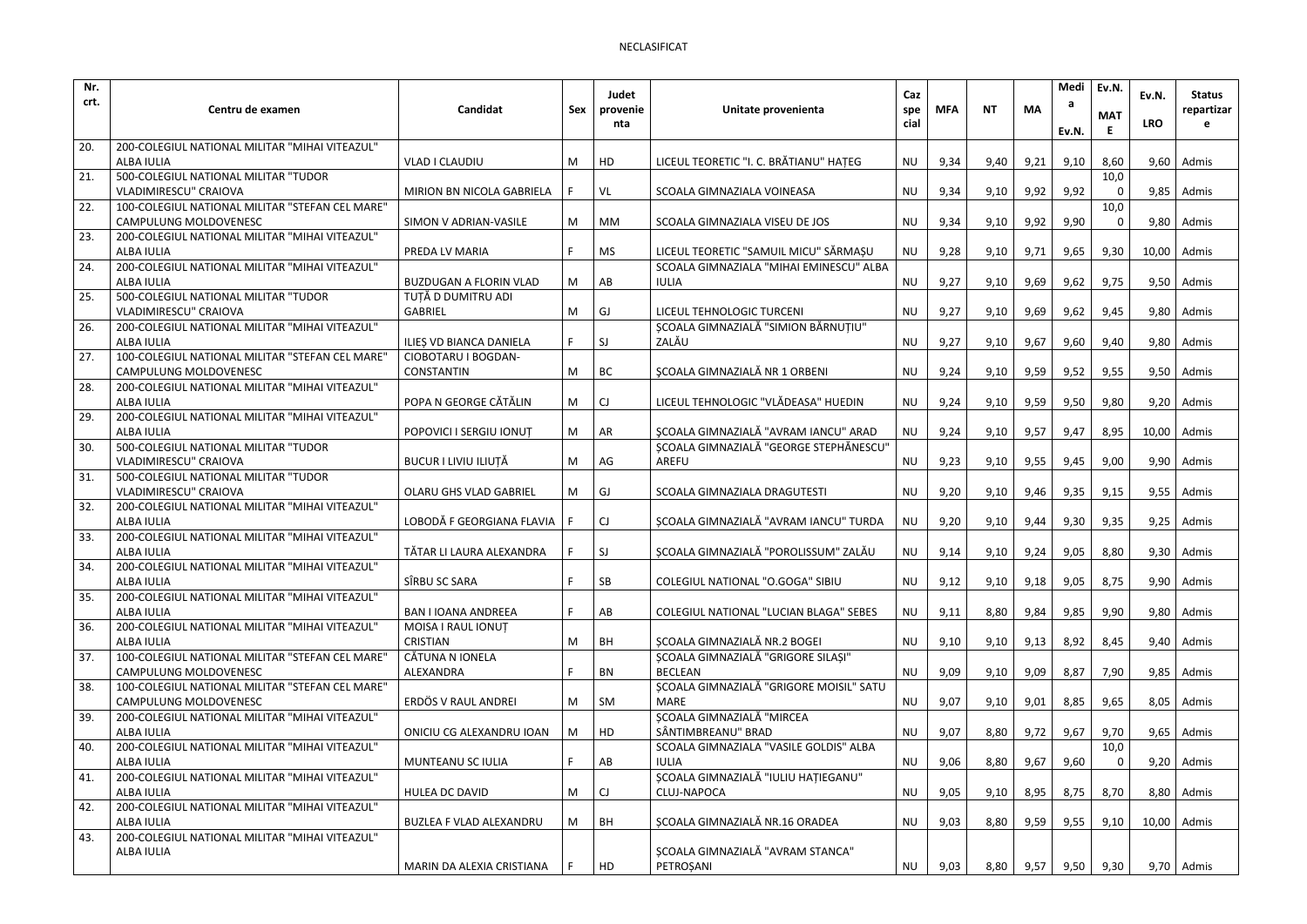| Nr.  |                                                                     |                                |     | Judet     |                                                       | Caz       |            |           |           | Medi  | Ev.N.      | Ev.N.         | <b>Status</b> |
|------|---------------------------------------------------------------------|--------------------------------|-----|-----------|-------------------------------------------------------|-----------|------------|-----------|-----------|-------|------------|---------------|---------------|
| crt. | Centru de examen                                                    | Candidat                       | Sex | provenie  | Unitate provenienta                                   | spe       | <b>MFA</b> | <b>NT</b> | <b>MA</b> | а     | <b>MAT</b> |               | repartizar    |
|      |                                                                     |                                |     | nta       |                                                       | cial      |            |           |           | Ev.N. |            | <b>LRO</b>    |               |
| 44.  | 200-COLEGIUL NATIONAL MILITAR "MIHAI VITEAZUL"                      |                                |     |           |                                                       |           |            |           |           |       |            |               |               |
|      | <b>ALBA IULIA</b>                                                   | CÎMPAN N MARCO MIHAI           | M   | CJ        | SCOALA GIMNAZIALĂ "AVRAM IANCU" DEJ                   | <b>NU</b> | 8,99       | 9,10      | 8,76      | 8,62  | 8,65       |               | $8,60$ Admis  |
| 45.  | 400-COLEGIUL NAȚIONAL MILITAR "DIMITRIE                             |                                |     |           | <b>COLEGIUL NATIONAL "CONSTANTIN</b>                  |           |            |           |           |       |            |               |               |
|      | <b>CANTEMIR" BREAZA</b>                                             | <b>MATEI G GEORGE-LUCIAN</b>   | M   | DB        | CARABELLA" TÂRGOVISTE                                 | <b>NU</b> | 8,98       | 9,10      | 8,70      | 8,50  | 8,00       |               | $9,00$ Admis  |
| 46.  | 100-COLEGIUL NATIONAL MILITAR "STEFAN CEL MARE"                     |                                |     |           |                                                       |           |            |           |           |       |            |               |               |
|      | CAMPULUNG MOLDOVENESC                                               | <b>CZIKALE C GIULIA</b>        | F.  | <b>MM</b> | SCOALA GIMNAZIALA NR. 7 VISEU DE SUS                  | <b>NU</b> | 8,98       | 8,80      | 9,40      | 9,35  | 9,20       |               | $9,50$ Admis  |
| 47.  | 200-COLEGIUL NATIONAL MILITAR "MIHAI VITEAZUL"<br>ALBA IULIA        | <b>CUTITAR E MĂDĂLINA-</b>     | F.  |           | LICEUL TEHNOLOGIC "ALEXANDRU DOMSA"                   |           |            |           |           |       |            |               |               |
| 48.  | 200-COLEGIUL NATIONAL MILITAR "MIHAI VITEAZUL"                      | <b>NICOLETA</b>                |     | AB        | <b>ALBA IULIA</b>                                     | <b>NU</b> | 8,96       | 9,10      | 8,66      | 8,52  | 8,05       |               | $9,00$ Admis  |
|      | <b>ALBA IULIA</b>                                                   | NEGREANU ŞB ALEXANDRU          | M   | AR        | ȘCOALA GIMNAZIALĂ "ARON COTRUȘ" ARAD                  | <b>NU</b> | 8,95       | 8,80      | 9,33      | 9,27  | 9,65       |               | $8,90$ Admis  |
| 49.  | 100-COLEGIUL NATIONAL MILITAR "STEFAN CEL MARE"                     |                                |     |           |                                                       |           |            |           |           |       |            |               |               |
|      | <b>CAMPULUNG MOLDOVENESC</b>                                        | MĂRTARI I MARIA CLAUDIA        | F.  | BN        | LICEUL TEHNOLOGIC TELCIU                              | <b>NU</b> | 8,95       | 8,80      | 9,33      | 9,17  | 8,70       | 9,65          | Admis         |
| 50.  | 200-COLEGIUL NATIONAL MILITAR "MIHAI VITEAZUL"                      | CÂNDEA CF GEORGE               |     |           | SCOALA GIMNAZIALA "ION AGARBICEANU"                   |           |            |           |           |       |            |               |               |
|      | <b>ALBA IULIA</b>                                                   | ALEXANDRU                      | M   | AB        | <b>ALBA IULIA</b>                                     | <b>NU</b> | 8,91       | 8,80      | 9,18      | 9,12  | 9,20       | 9,05          | Admis         |
| 51   | 500-COLEGIUL NATIONAL MILITAR "TUDOR                                |                                |     |           |                                                       |           |            |           |           |       |            |               |               |
|      | <b>VLADIMIRESCU" CRAIOVA</b>                                        | CRETU IV ROBERTA ANDREEA       | F.  | GJ        | SCOALA GIMNAZIALA NR 1, BUMBESTI-JIU                  | <b>NU</b> | 8,91       | 8,80      | 9,17      | 8,97  | 8,75       | 9,20          | Admis         |
| 52.  | 100-COLEGIUL NATIONAL MILITAR "STEFAN CEL MARE"                     |                                |     |           |                                                       |           |            |           |           |       |            |               |               |
|      | CAMPULUNG MOLDOVENESC                                               | VOŞTINAR G OANA ALECIA         |     | <b>BN</b> | ȘCOALA GIMNAZIALĂ NR.1 BISTRIȚA                       | <b>NU</b> | 8,90       | 8,50      | 9,86      | 9,90  | 9,80       | $10,00$ Admis |               |
| 53.  | 300-COLEGIUL NAȚIONAL MILITAR "ALEXANDRU IOAN                       |                                |     |           | SCOALA GIMNAZIALA "GRIGORE HAGIU", ORAS               |           |            |           |           |       |            |               |               |
|      | <b>CUZA" CONSTANȚA</b>                                              | BÎTCĂ I CLAUDIU COSMIN         | M   | GL        | <b>TG.BUJOR</b><br>ȘCOALA GIMNAZIALĂ "AUGUSTIN MAIOR" | <b>NU</b> | 8,89       | 8,50      | 9,80      | 9,75  | 9,55       | 9,95          | Admis         |
| 54.  | 200-COLEGIUL NATIONAL MILITAR "MIHAI VITEAZUL"<br><b>ALBA IULIA</b> | ONOFREI NS STEFAN RARES        | M   | <b>MS</b> | <b>REGHIN</b>                                         | <b>NU</b> | 8,87       | 8,80      | 9,06      | 8,30  | 9,10       |               | 8,70 Admis    |
| 55.  | 200-COLEGIUL NATIONAL MILITAR "MIHAI VITEAZUL"                      |                                |     |           | SCOALA GIMNAZIALA "AUREL DECEI" GURA                  |           |            |           |           |       |            |               |               |
|      | ALBA IULIA                                                          | POPA D FLORIAN GHEORGHE        | M   | SB        | <b>RIULUI</b>                                         | <b>NU</b> | 8,86       | 8,80      | 9,02      | 8,82  | 8,30       |               | $9,35$ Admis  |
| 56.  | 200-COLEGIUL NATIONAL MILITAR "MIHAI VITEAZUL"                      |                                |     |           | SCOALA GIMNAZIALA "LUCIAN BLAGA" OCNA                 |           |            |           |           |       |            |               |               |
|      | <b>ALBA IULIA</b>                                                   | UNGUR I ANDREEA ANDRADA        | F.  | AB        | <b>MURES</b>                                          | <b>NU</b> | 8,83       | 8,50      | 9,60      | 9,55  | 9,55       | 9,55          | Admis         |
| 57.  | 500-COLEGIUL NATIONAL MILITAR "TUDOR                                | DESPĂU I ALEXANDRA             |     |           |                                                       |           |            |           |           |       |            |               |               |
|      | VLADIMIRESCU" CRAIOVA                                               | <b>NICOLETA</b>                |     | MH        | ȘCOALA GIMNAZIALĂ MĂRĂȘEȘTI                           | <b>NU</b> | 8,82       | 8,80      | 8,87      | 8,65  | 7,80       |               | $9,50$ Admis  |
| 58.  | 200-COLEGIUL NATIONAL MILITAR "MIHAI VITEAZUL"                      |                                |     |           | SCOALA GIMNAZIALA "AVRAM IANCU" AVRAM                 |           |            |           |           |       |            |               |               |
|      | ALBA IULIA                                                          | POGAN M LOREN MARCEL           | M   | AB        | <b>IANCU</b>                                          | <b>NU</b> | 8,78       | 8,50      | 9,46      | 9,37  | 9,25       |               | $9,50$ Admis  |
| 59.  | 200-COLEGIUL NATIONAL MILITAR "MIHAI VITEAZUL"                      |                                |     |           | SCOALA GIMNAZIALA "ALEXANDRU IOAN                     |           |            |           |           |       |            |               |               |
|      | <b>ALBA IULIA</b>                                                   | <b>ACHIMUT S ANDREI ALIN</b>   | M   | MM        | <b>CUZA" BAIA MARE</b>                                | <b>NU</b> | 8,77       | 8,80      | 8,73      | 8,60  | 9,00       |               | $8,20$ Admis  |
| 60.  | 100-COLEGIUL NATIONAL MILITAR "STEFAN CEL MARE"                     |                                |     |           |                                                       |           |            |           |           |       |            |               |               |
|      | <b>CAMPULUNG MOLDOVENESC</b>                                        | VIZITIU G IULIANA MĂDĂLINA     |     | MM        | SCOALA GIMNAZIALA NR. 7 VISEU DE SUS                  | <b>NU</b> | 8,75       | 8,50      | 9,34      | 9,32  | 9,55       |               | $9,10$ Admis  |
| 61.  | 200-COLEGIUL NATIONAL MILITAR "MIHAI VITEAZUL"<br>ALBA IULIA        |                                |     |           | ȘCOALA GIMNAZIALĂ CHIUIEȘTI, COM.<br><b>CHIUIESTI</b> | <b>NU</b> | 8,74       | 8,50      |           |       |            | 9,05          | Admis         |
| 62.  | 200-COLEGIUL NATIONAL MILITAR "MIHAI VITEAZUL"                      | <b>BOB DV GABRIEL EMANUEL</b>  | M   | CJ        |                                                       |           |            |           | 9,32      | 9,20  | 9,35       |               |               |
|      | ALBA IULIA                                                          | MORTURĂ CI ADRIAN MARIUS       | M   | AB        | SCOALA GIMNAZIALA RAHAU                               | <b>NU</b> | 8,72       | 8,80      | 8,55      | 8,22  | 8,15       |               | $8,30$ Admis  |
| 63.  | 200-COLEGIUL NATIONAL MILITAR "MIHAI VITEAZUL"                      |                                |     |           |                                                       |           |            |           |           |       |            |               |               |
|      | ALBA IULIA                                                          | FRUNZĂ DD DENISA-MARIA         | F.  | HD        | ȘCOALA GIMNAZIALĂ NR. 4 VULCAN                        | <b>NU</b> | 8,72       | 8,50      | 9,26      | 9,10  | 8,50       |               | $9,70$ Admis  |
| 64.  | 200-COLEGIUL NATIONAL MILITAR "MIHAI VITEAZUL"                      |                                |     |           |                                                       |           |            |           |           |       |            |               |               |
|      | ALBA IULIA                                                          | REPEDE AL RĂZVAN ALIN          | M   | CJ        | SCOALA GIMNAZIALĂ "AVRAM IANCU" DEJ                   | <b>NU</b> | 8,70       | 8,50      | 9,19      | 9,12  | 9,00       |               | $9,25$ Admis  |
| 65.  | 100-COLEGIUL NATIONAL MILITAR "STEFAN CEL MARE"                     |                                |     |           | SCOALA GIMNAZIALĂ "DARIU POP" MĂGURA                  |           |            |           |           |       |            |               |               |
|      | CAMPULUNG MOLDOVENESC                                               | POMUHACI I ANA MARIA           | F.  | <b>BN</b> | <b>ILVEI</b>                                          | <b>NU</b> | 8,70       | 8,50      | 9,17      | 9,10  | 8,90       |               | $9,30$ Admis  |
| 66.  | 200-COLEGIUL NATIONAL MILITAR "MIHAI VITEAZUL"                      |                                |     |           |                                                       |           |            |           |           |       |            |               |               |
|      | ALBA IULIA                                                          | LUDWIG L DENNIS STEFAN         | M   | SB        | SCOALA GIMNAZIALA SURA MICA                           | <b>NU</b> | 8,67       | 8,50      | 9,09      | 8,95  | 8,30       |               | $9,60$ Admis  |
| 67.  | 200-COLEGIUL NATIONAL MILITAR "MIHAI VITEAZUL"                      |                                |     |           |                                                       |           |            |           |           |       |            |               |               |
|      | ALBA IULIA                                                          |                                |     |           |                                                       |           |            |           |           |       |            |               |               |
|      |                                                                     | <b>BURBEA LO EDUARD DARIUS</b> | M   | AB        | SCOALA GIMNAZIALA NR.3 CUGIR                          | NU        | 8,65       | 8,50      | 9,02      | 8,87  | 8,85       |               | 8,90 Admis    |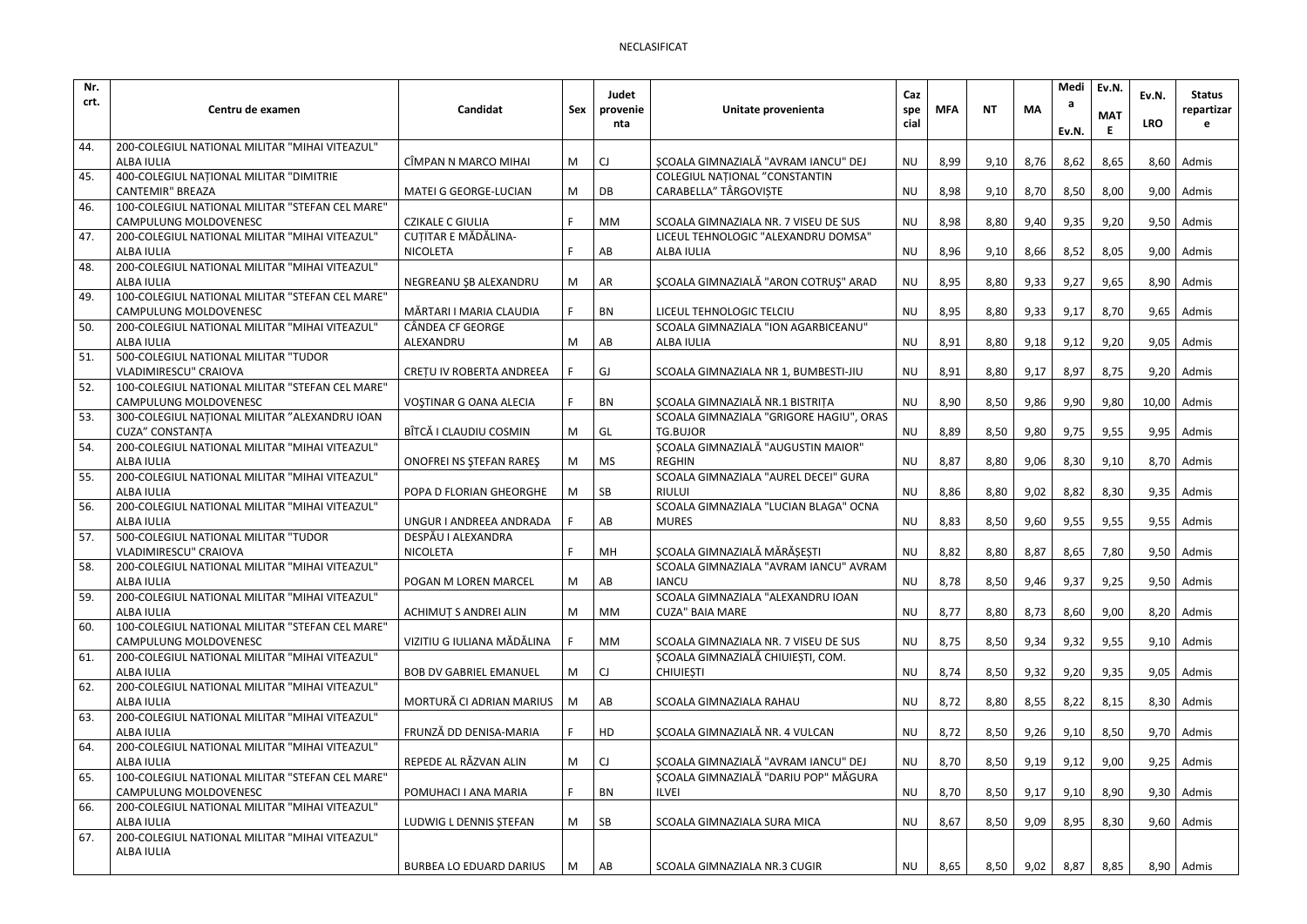| Nr.  |                                                                         |                                       |     | Judet     |                                          | Caz       |            |           |           | Medi  | Ev.N.      | Ev.N.      | <b>Status</b> |
|------|-------------------------------------------------------------------------|---------------------------------------|-----|-----------|------------------------------------------|-----------|------------|-----------|-----------|-------|------------|------------|---------------|
| crt. | Centru de examen                                                        | Candidat                              | Sex | provenie  | Unitate provenienta                      | spe       | <b>MFA</b> | <b>NT</b> | <b>MA</b> | а     |            |            | repartizar    |
|      |                                                                         |                                       |     | nta       |                                          | cial      |            |           |           |       | <b>MAT</b> | <b>LRO</b> |               |
| 68.  | 200-COLEGIUL NATIONAL MILITAR "MIHAI VITEAZUL"                          |                                       |     |           |                                          |           |            |           |           | Ev.N. |            |            |               |
|      | <b>ALBA IULIA</b>                                                       | TĂTAR N NICOLAE SORIN                 | M   | AB        | SCOALA GIMNAZIALA "AVRAM IANCU" ZLATNA   | <b>NU</b> | 8,65       | 8,50      | 9,02      | 8,80  | 8,05       |            | $9,55$ Admis  |
| 69.  | 400-COLEGIUL NAȚIONAL MILITAR "DIMITRIE                                 |                                       |     |           |                                          |           |            |           |           |       |            |            |               |
|      | <b>CANTEMIR" BREAZA</b>                                                 | FODOR MI IULIA-ALEXANDRA              |     | <b>HR</b> | LICEUL TEORETIC "O.C.TĂSLĂUANU" TOPLIȚA  | <b>NU</b> | 8,63       | 8,20      | 9,65      | 9,60  | 9,65       |            | $9,55$ Admis  |
| 70.  | 200-COLEGIUL NATIONAL MILITAR "MIHAI VITEAZUL"                          |                                       |     |           |                                          |           |            |           |           |       |            |            |               |
|      | <b>ALBA IULIA</b>                                                       | <b>TENT D HORIA FLORIN</b>            | M   | <b>BH</b> | SCOALA GIMNAZIALĂ "DACIA" ORADEA         | <b>NU</b> | 8,61       | 8,80      | 8,17      | 7,92  | 8,00       | 7,85       | Admis         |
| 71.  | 500-COLEGIUL NATIONAL MILITAR "TUDOR                                    | <b>SOFICAN D MARIA</b>                |     |           |                                          |           |            |           |           |       |            |            |               |
|      | <b>VLADIMIRESCU" CRAIOVA</b>                                            | ALEXANDRA                             |     | MH        | ȘCOALA GIMNAZIALĂ BROȘTENI               | <b>NU</b> | 8,61       | 8,50      | 8,88      | 8,60  | 8,00       | 9,20       | Admis         |
| 72.  | 200-COLEGIUL NATIONAL MILITAR "MIHAI VITEAZUL"                          |                                       |     |           |                                          |           |            |           |           |       |            |            |               |
|      | <b>ALBA IULIA</b>                                                       | TRIFAN R RAUL TEODOR                  | M   | MS        | ȘCOALA GIMNAZIALĂ NR.1 LUDUȘ             | <b>NU</b> | 8,58       | 8,50      | 8,77      | 8,57  | 8,00       |            | $9,15$ Admis  |
| 73.  | 500-COLEGIUL NATIONAL MILITAR "TUDOR                                    | MIHĂILOIU P MARIAN                    |     |           | SCOALA GIMNAZIALA SERBAN VODA            |           |            |           |           |       |            |            |               |
|      | VLADIMIRESCU" CRAIOVA                                                   | <b>VALENTIN</b>                       | M   | VL        | CANTACUZINO, ORAS CALIMANESTI            | <b>NU</b> | 8,56       | 8,50      | 8,73      | 8,47  | 8,05       | 8,90       | Admis         |
| 74.  | 500-COLEGIUL NATIONAL MILITAR "TUDOR                                    |                                       |     |           |                                          |           |            |           |           |       |            |            |               |
|      | VLADIMIRESCU" CRAIOVA                                                   | MUSTĂȚA D DARIA CORINA                |     | MH        | SCOALA GIMNAZIALĂ MĂRĂȘEȘTI              | <b>NU</b> | 8,55       | 8,50      | 8,67      | 8,42  | 7,80       | 9,05       | Admis         |
| 75.  | 200-COLEGIUL NATIONAL MILITAR "MIHAI VITEAZUL"                          |                                       |     |           | SCOALA GIMNAZIALA "NICOLAE DRAGAN"       |           |            |           |           |       |            |            |               |
|      | <b>ALBA IULIA</b>                                                       | <b>GOIA I CRISTIAN NICOLAE</b>        | M   | AB        | <b>GALDA DE JOS</b>                      | <b>NU</b> | 8,55       | 8,20      | 9,38      | 9,25  | 9,50       |            | $9,00$ Admis  |
| 76.  | 500-COLEGIUL NATIONAL MILITAR "TUDOR                                    |                                       |     |           |                                          |           |            |           |           |       |            |            |               |
|      | <b>VLADIMIRESCU" CRAIOVA</b>                                            | BELGIU I ANTONIA COSMINA              |     | GJ        | SCOALA GIMNAZIALA NR.1 NEGOMIR           | <b>NU</b> | 8,50       | 8,20      | 9,21      | 9,05  | 8,50       |            | $9,60$ Admis  |
| 77.  | 500-COLEGIUL NATIONAL MILITAR "TUDOR                                    | MELCIOAICA IC IONUȚ<br><b>CĂTĂLIN</b> |     |           | SCOALA GIMNAZIALA NR 1 "G.USCATESCU"     |           |            |           |           |       |            |            |               |
| 78.  | VLADIMIRESCU" CRAIOVA                                                   |                                       | M   | GJ        | <b>TIRGU CARBUNESTI</b>                  | <b>NU</b> | 8,48       | 8,20      | 9,14      | 8,97  | 9,25       |            | 8,70 Admis    |
|      | 200-COLEGIUL NATIONAL MILITAR "MIHAI VITEAZUL"<br><b>ALBA IULIA</b>     | ZOTICĂ CO ANA DARIA                   | F   | SB        | COLEGIUL NATIONAL "O.GOGA" SIBIU         | <b>NU</b> | 8,47       | 8,20      | 9,13      | 9,02  | 8,45       |            | $9,60$ Admis  |
| 79.  | 500-COLEGIUL NATIONAL MILITAR "TUDOR                                    |                                       |     |           | SCOALA GIMNAZIALĂ "SF. APOSTOL ANDREI"   |           |            |           |           |       |            |            |               |
|      | VLADIMIRESCU" CRAIOVA                                                   | <b>BURCIU I ANTHONY DAVID</b>         | M   | AG        | <b>CURTEA DE ARGES</b>                   | <b>NU</b> | 8,47       | 8,20      | 9,10      | 9,05  | 9,05       | 9,05       | Admis         |
| 80.  | 200-COLEGIUL NATIONAL MILITAR "MIHAI VITEAZUL"                          |                                       |     |           | SCOALA GIMNAZIALA NR.19 "AVRAM IANCU"    |           |            |           |           |       |            |            |               |
|      | <b>ALBA IULIA</b>                                                       | LAZĂR FL PAUL ANDREI                  | M   | TM        | <b>TIMISOARA</b>                         | <b>NU</b> | 8,47       | 8,20      | 9,10      | 8,95  | 8,60       | 9,30       | Admis         |
| 81.  | 200-COLEGIUL NATIONAL MILITAR "MIHAI VITEAZUL"                          |                                       |     |           | COLEGIUL NAȚIONAL PEDAGOGIC "REGINA      |           |            |           |           |       |            |            |               |
|      | <b>ALBA IULIA</b>                                                       | SĂCEANU CV DANIEL ANDREI              | M   | HD        | <b>MARIA" DEVA</b>                       | <b>NU</b> | 8,45       | 8,50      | 8,36      | 8,17  | 7,65       | 8,70       | Admis         |
| 82.  | 200-COLEGIUL NATIONAL MILITAR "MIHAI VITEAZUL"                          |                                       |     |           | SCOALA GIMNAZIALA "EMIL RACOVITA " GIRDA |           |            |           |           |       |            |            |               |
|      | ALBA IULIA                                                              | <b>JURJ D ANDREI</b>                  | M   | AB        | DE SUS                                   | <b>NU</b> | 8,45       | 8,20      | 9,05      | 8,87  | 8,95       |            | $8,80$ Admis  |
| 83.  | 200-COLEGIUL NATIONAL MILITAR "MIHAI VITEAZUL"                          | <b>CURTEAN-KRISTOF PC DENIS</b>       |     |           | SCOALA GIMNAZIALĂ "ION DESIDERIU SÎRBU"  |           |            |           |           |       |            |            |               |
|      | <b>ALBA IULIA</b>                                                       | ALEXANDER                             | M   | HD        | PETRILA                                  | NU        | 8,44       | 8,50      | 8,31      | 8,15  | 7,80       |            | 8,50 Admis    |
| 84.  | 200-COLEGIUL NATIONAL MILITAR "MIHAI VITEAZUL"                          |                                       |     |           |                                          |           |            |           |           |       |            |            |               |
|      | ALBA IULIA                                                              | LANG A MARIAN ALEXANDRU               | M   | SB        | SCOALA GIMNAZIALA NR 3 COPSA MICA        | <b>NU</b> | 8,43       | 8,50      | 8,27      | 8,00  | 7,00       |            | $9,00$ Admis  |
| 85.  | 100-COLEGIUL NATIONAL MILITAR "STEFAN CEL MARE"                         |                                       |     |           |                                          |           |            |           |           |       |            |            |               |
|      | CAMPULUNG MOLDOVENESC                                                   | PAȘCA V BIANCA MARIA                  | F.  | MM        | SCOALA GIMNAZIALA NR. 18 BAIA MARE       | <b>NU</b> | 8,42       | 8,20      | 8,95      | 8,70  | 8,60       |            | 8,80 Admis    |
| 86.  | 100-COLEGIUL NATIONAL MILITAR "STEFAN CEL MARE"                         |                                       |     |           | SCOALA GIMNAZIALA "LUCIAN BLAGA" BAIA    |           |            |           |           |       |            |            |               |
|      | CAMPULUNG MOLDOVENESC                                                   | <b>BOZGA D PAUL IONUT</b>             | M   | МM        | MARE                                     | <b>NU</b> | 8,41       | 8,50      | 8,22      | 7,95  | 7,10       |            | 8,80 Admis    |
| 87.  | 200-COLEGIUL NATIONAL MILITAR "MIHAI VITEAZUL"                          |                                       |     |           | SCOALA GIMNAZIALA "MIHAI EMINESCU" ALBA  |           |            |           |           |       | 10,0       |            |               |
|      | ALBA IULIA                                                              | SIMA S IULIA ANCA                     |     | AB        | <b>IULIA</b>                             | <b>NU</b> | 8,40       | 7,90      | 9,59      | 9,55  |            |            | $9,10$ Admis  |
| 88.  | 500-COLEGIUL NATIONAL MILITAR "TUDOR                                    |                                       |     |           | SCOALA GIMNAZIALA TAKE IONESCU, MUN.     |           |            |           |           |       |            |            |               |
|      | VLADIMIRESCU" CRAIOVA                                                   | TĂNASE I CONSTANTIN MARIO             | M   | VL        | RM. VALCEA                               | NU        | 8,40       | 7,90      | 9,59      | 9,52  | 9,25       |            | $9,80$ Admis  |
| 89.  | 500-COLEGIUL NATIONAL MILITAR "TUDOR                                    |                                       |     |           |                                          |           |            |           |           |       |            |            |               |
|      | VLADIMIRESCU" CRAIOVA                                                   | PANDURU CA IOANA BIANCA               |     | GJ        | LICEUL TEHNOLOGIC BAIA DE FIER           | <b>NU</b> | 8,39       | 8,20      | 8,85      | 8,60  | 8,40       |            | $8,80$ Admis  |
| 90.  | 100-COLEGIUL NATIONAL MILITAR "STEFAN CEL MARE"                         |                                       |     |           | SCOALA GIMNAZIALĂ NR. 3 NEGREȘTI OAȘ     |           |            |           |           |       |            |            |               |
| 91.  | CAMPULUNG MOLDOVENESC<br>200-COLEGIUL NATIONAL MILITAR "MIHAI VITEAZUL" | BERINDE I NARCISA MARIA               |     | SM        |                                          | <b>NU</b> | 8,38       | 8,20      | 8,83      | 8,57  | 8,00       |            | $9,15$ Admis  |
|      | ALBA IULIA                                                              |                                       |     |           |                                          |           |            |           |           |       |            |            |               |
|      |                                                                         | SAVU AD EMANUEL OCTAVIAN   M          |     | AB        | LICEUL CU PROGRAM SPORTIV ALBA IULIA     | <b>NU</b> | 8,38       | 7,90      | 9,53      | 9,52  | 9,85       |            | $9,20$ Admis  |
|      |                                                                         |                                       |     |           |                                          |           |            |           |           |       |            |            |               |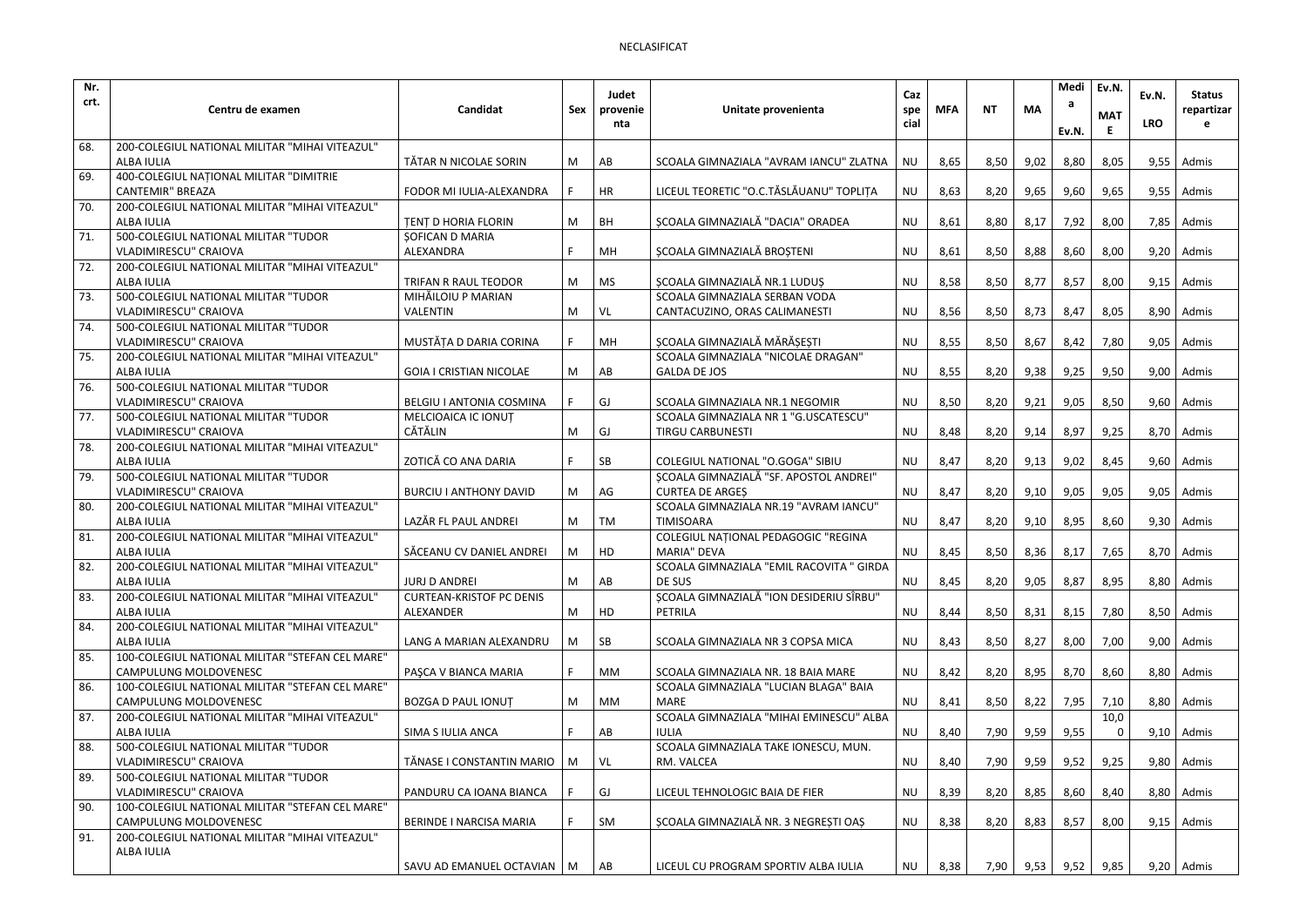| Nr.  |                                                                     |                                             |     | Judet     |                                                              | Caz       |            |           |           | Medi  | Ev.N.      | Ev.N.       | <b>Status</b> |
|------|---------------------------------------------------------------------|---------------------------------------------|-----|-----------|--------------------------------------------------------------|-----------|------------|-----------|-----------|-------|------------|-------------|---------------|
| crt. | Centru de examen                                                    | Candidat                                    | Sex | provenie  | Unitate provenienta                                          | spe       | <b>MFA</b> | <b>NT</b> | <b>MA</b> | а     |            |             | repartizar    |
|      |                                                                     |                                             |     | nta       |                                                              | cial      |            |           |           |       | <b>MAT</b> | <b>LRO</b>  |               |
| 92.  | 400-COLEGIUL NAȚIONAL MILITAR "DIMITRIE                             |                                             |     |           |                                                              |           |            |           |           | Ev.N. |            |             |               |
|      | <b>CANTEMIR" BREAZA</b>                                             | <b>MARTIN LV TEODORA</b>                    | F.  | <b>HR</b> | LICEUL TEORETIC "O.C.TĂSLĂUANU" TOPLIȚA                      | <b>NU</b> | 8,38       | 7,90      | 9,50      | 9,40  | 9,50       | 9,30        | Admis         |
| 93.  | 200-COLEGIUL NATIONAL MILITAR "MIHAI VITEAZUL"                      |                                             |     |           | LICEUL TEORETIC "ANDREI BÂRSEANU"                            |           |            |           |           |       |            |             |               |
|      | <b>ALBA IULIA</b>                                                   | <b>COMAN S RARES ANDREI</b>                 | M   | <b>MS</b> | TÂRNĂVENI                                                    | <b>NU</b> | 8,36       | 8,50      | 8,04      | 7,75  | 8,05       | 7,45        | Admis         |
| 94.  | 400-COLEGIUL NAȚIONAL MILITAR "DIMITRIE                             |                                             |     |           |                                                              |           |            |           |           |       |            |             |               |
|      | <b>CANTEMIR" BREAZA</b>                                             | BĂRCUȚEAN D TUDOR                           | M   | BV        | Colegiul Național 'Doamna Stanca' Făgăraș                    | <b>NU</b> | 8,36       | 8,20      | 8,74      | 8,47  | 7,90       | 9,05        | Admis         |
| 95.  | 100-COLEGIUL NATIONAL MILITAR "STEFAN CEL MARE"                     |                                             |     |           |                                                              |           |            |           |           |       |            |             |               |
|      | <b>CAMPULUNG MOLDOVENESC</b>                                        | RĂȚOI DD ANDREEA-CĂTĂLINA                   | F.  | IS.       | ȘCOALA GIMNAZIALĂ, LUNCA                                     | <b>NU</b> | 8,36       | 7,90      | 9,44      | 9,42  | 9,70       | 9,15        | Admis         |
| 96.  | 200-COLEGIUL NATIONAL MILITAR "MIHAI VITEAZUL"                      |                                             |     |           |                                                              |           |            |           |           |       |            |             |               |
|      | ALBA IULIA                                                          | ALOMAN VC ANDREI DAN                        | M   | AB        | SCOALA GIMNAZIALA "AXENTE SEVER" AIUD                        | <b>NU</b> | 8,36       | 7,90      | 9,44      | 9,35  | 8,70       | 10,00 Admis |               |
| 97.  | 200-COLEGIUL NATIONAL MILITAR "MIHAI VITEAZUL"                      | TOMUŞ MA ANDREI                             |     |           |                                                              |           |            |           |           |       |            |             |               |
|      | <b>ALBA IULIA</b>                                                   | SEBASTIAN                                   | M   | AB        | SCOALA GIMNAZIALA CIMPENI                                    | <b>NU</b> | 8,36       | 7,90      | 9,44      | 9,30  | 9,05       | 9,55        | Admis         |
| 98.  | 100-COLEGIUL NATIONAL MILITAR "STEFAN CEL MARE"                     |                                             |     |           |                                                              |           |            |           |           |       |            |             |               |
|      | <b>CAMPULUNG MOLDOVENESC</b>                                        | VĂRĂREAN V PAUL ALIN                        | M   | <b>BN</b> | ȘCOALA GIMNAZIALĂ NR.1 LEȘU                                  | <b>NU</b> | 8,35       | 8,20      | 8,71      | 8,45  | 8,00       |             | $8,90$ Admis  |
| 99.  | 200-COLEGIUL NATIONAL MILITAR "MIHAI VITEAZUL"                      |                                             |     |           | SCOALA GIMNAZIALĂ "ROMUL LADEA"                              |           |            |           |           |       |            |             |               |
| 100. | <b>ALBA IULIA</b><br>200-COLEGIUL NATIONAL MILITAR "MIHAI VITEAZUL" | MIHALI I DAIANA GABRIELA<br>SPĂTARU D DENIS | F.  | CS        | <b>ORAVITA</b>                                               | <b>NU</b> | 8,33       | 7,90      | 9,34      | 9,20  | 8,80       |             | $9,60$ Admis  |
|      | <b>ALBA IULIA</b>                                                   | ALEXANDRU                                   | M   | AB        | SCOALA GIMNAZIALA "SINGIDAVA" CUGIR                          | <b>NU</b> | 8,32       | 8,20      | 8,60      | 8,37  | 7,60       | 9,15        | Retras        |
| 101. | 200-COLEGIUL NATIONAL MILITAR "MIHAI VITEAZUL"                      |                                             |     |           | LICEUL TEHNOLOGIC "ALEXANDRU DOMSA"                          |           |            |           |           |       |            |             |               |
|      | <b>ALBA IULIA</b>                                                   | POP G MARIA-ALEXANDRA                       | F.  | AB        | <b>ALBA IULIA</b>                                            | <b>NU</b> | 8,31       | 7,90      | 9,28      | 9,30  | 8,80       | 9,80        | Admis         |
| 102. | 200-COLEGIUL NATIONAL MILITAR "MIHAI VITEAZUL"                      |                                             |     |           | SCOALA GIMNAZIALA "IOSIF CIOROGARIU"                         |           |            |           |           |       |            |             |               |
|      | <b>ALBA IULIA</b>                                                   | MÎNZAT C ANDREI                             | M   | TM        | CHISODA COM.GIROC                                            | <b>NU</b> | 8,30       | 8,20      | 8,54      | 8,27  | 8,50       | 8,05        | Admis         |
| 103. | 200-COLEGIUL NATIONAL MILITAR "MIHAI VITEAZUL"                      |                                             |     |           |                                                              |           |            |           |           |       |            |             |               |
|      | <b>ALBA IULIA</b>                                                   | COSTIŞ CI ALEXANDRU DANIEL                  | M   | <b>CS</b> | LICEUL TEORETIC "TATA OANCEA" BOCSA                          | <b>NU</b> | 8,29       | 8,20      | 8,52      | 8,22  | 7,35       | 9,10        | Admis         |
| 104. | 200-COLEGIUL NATIONAL MILITAR "MIHAI VITEAZUL"                      |                                             |     |           | ȘCOALA GIMNAZIALĂ "AVRAM STANCA"                             |           |            |           |           |       |            |             |               |
|      | ALBA IULIA                                                          | CRISTOCEA D RAUL ȘTEFAN                     | M   | HD        | PETROSANI                                                    | <b>NU</b> | 8,28       | 7,90      | 9,17      | 9,15  | 9,70       | 8,60        | Admis         |
| 105. | 500-COLEGIUL NATIONAL MILITAR "TUDOR                                |                                             |     |           | ȘCOALA GIMNAZIALĂ "SF. APOSTOL ANDREI"                       |           |            |           |           |       |            |             |               |
|      | VLADIMIRESCU" CRAIOVA                                               | ARMEANU GH SAMUEL                           | M   | AG        | <b>CURTEA DE ARGES</b>                                       | <b>NU</b> | 8,27       | 7,90      | 9,15      | 8,97  | 9,00       | 8,95        | Admis         |
| 106. | 100-COLEGIUL NATIONAL MILITAR "STEFAN CEL MARE"                     |                                             |     |           | ȘCOALA GIMNAZIALĂ "ȘTEFAN CEL MARE"                          |           |            |           |           |       |            |             |               |
|      | CAMPULUNG MOLDOVENESC                                               | TONȚIAN ȘE DAVID MIHAI                      | M   | <b>BN</b> | <b>BISTRITA</b>                                              | <b>NU</b> | 8,26       | 7,90      | 9,12      | 8,97  | 8,55       |             | $9,40$ Retras |
| 107. | 100-COLEGIUL NATIONAL MILITAR "STEFAN CEL MARE"                     |                                             |     |           |                                                              |           |            |           |           |       |            |             |               |
|      | CAMPULUNG MOLDOVENESC                                               | KISS SG ESZTER BLANKA                       | F.  | SM        | ȘCOALA GIMNAZIALĂ NR. 10 SATU MARE                           | <b>NU</b> | 8,24       | 7,90      | 9,04      | 8,82  | 8,15       |             | $9,50$ Admis  |
| 108. | 200-COLEGIUL NATIONAL MILITAR "MIHAI VITEAZUL"<br>ALBA IULIA        | MUNTEANU CA GEORGIANA<br>ADELINA            | F.  |           | SCOALA GIMNAZIALĂ "ANDREI MUREȘANU"<br><b>CEHU SILVANIEI</b> |           |            |           |           |       |            |             |               |
| 109. | 500-COLEGIUL NATIONAL MILITAR "TUDOR                                | CEAUŞESCU C ANDREEA                         |     | SJ        | ȘCOALA GIMNAZIALĂ "REGINA MARIA"                             | <b>NU</b> | 8,22       | 7,90      | 8,98      | 8,75  | 8,05       |             | $9,45$ Admis  |
|      | VLADIMIRESCU" CRAIOVA                                               | <b>MIRUNA</b>                               | F.  | AG        | <b>CURTEA DE ARGES</b>                                       | <b>NU</b> | 8,20       | 7,90      | 8,93      | 8,82  | 8,05       |             | $9,60$ Admis  |
| 110. | 100-COLEGIUL NATIONAL MILITAR "STEFAN CEL MARE"                     |                                             |     |           |                                                              |           |            |           |           |       |            |             |               |
|      | CAMPULUNG MOLDOVENESC                                               | ȚĂPOI C DUMITRIȚA GABRIELA                  | F.  | IS        | SCOALA GIMNAZIALĂ, SIREȚEL                                   | <b>NU</b> | 8,20       | 7,90      | 8,90      | 8,70  | 8,55       |             | 8,85 Admis    |
| 111. | 200-COLEGIUL NATIONAL MILITAR "MIHAI VITEAZUL"                      |                                             |     |           |                                                              |           |            |           |           |       |            |             |               |
|      | ALBA IULIA                                                          | NISTOR IE IOAN RĂZVAN                       | M   | <b>MS</b> | ȘCOALA GIMNAZIALĂ "IOAN VLADUȚIU" LUDUȘ                      | <b>NU</b> | 8,20       | 7,90      | 8,90      | 8,65  | 8,00       |             | $9,30$ Admis  |
| 112. | 100-COLEGIUL NATIONAL MILITAR "STEFAN CEL MARE"                     |                                             |     |           | LICEUL TEHNOLOGIC "FLORIAN PORCIUS"                          |           |            |           |           |       |            |             |               |
|      | CAMPULUNG MOLDOVENESC                                               | COZONAC I LAVINIA LENUȚA                    |     | BN        | <b>RODNA</b>                                                 | NU        | 8,19       | 7,90      | 8,89      | 8,62  | 7,95       |             | $9,30$ Admis  |
| 113. | 100-COLEGIUL NATIONAL MILITAR "STEFAN CEL MARE"                     |                                             |     |           | ȘCOALA GIMNAZIALĂ "GEORGE ENESCU"                            |           |            |           |           |       |            |             |               |
|      | CAMPULUNG MOLDOVENESC                                               | AVRAM F ALEXANDRU IONUT                     | M   | BC        | <b>MOINESTI</b>                                              | NU        | 8,19       | 7,90      | 8,87      | 8,62  | 8,15       |             | $9,10$ Admis  |
| 114. | 500-COLEGIUL NATIONAL MILITAR "TUDOR                                |                                             |     |           |                                                              |           |            |           |           |       |            |             |               |
|      | VLADIMIRESCU" CRAIOVA                                               | MUSAT RV STEFAN RADU                        | M   | AG        | COLEGIUL NAȚIONAL "ZINCA GOLESCU" PITEȘTI                    | <b>NU</b> | 8,18       | 7,90      | 8,86      | 8,60  | 8,70       |             | $8,50$ Admis  |
| 115. | 100-COLEGIUL NATIONAL MILITAR "STEFAN CEL MARE"                     |                                             |     |           |                                                              |           |            |           |           |       |            |             |               |
|      | CAMPULUNG MOLDOVENESC                                               | ATOMEI AE TEOFIL DANIEL                     | M   | <b>IS</b> | COLEGIUL NAȚIONAL "ȘTEFAN CEL MARE",<br>HÎRLĂU               | NU        | 8,18       | 7,90      |           | 8,65  | 9,00       |             | $8,30$ Admis  |
|      |                                                                     |                                             |     |           |                                                              |           |            |           | 8,84      |       |            |             |               |